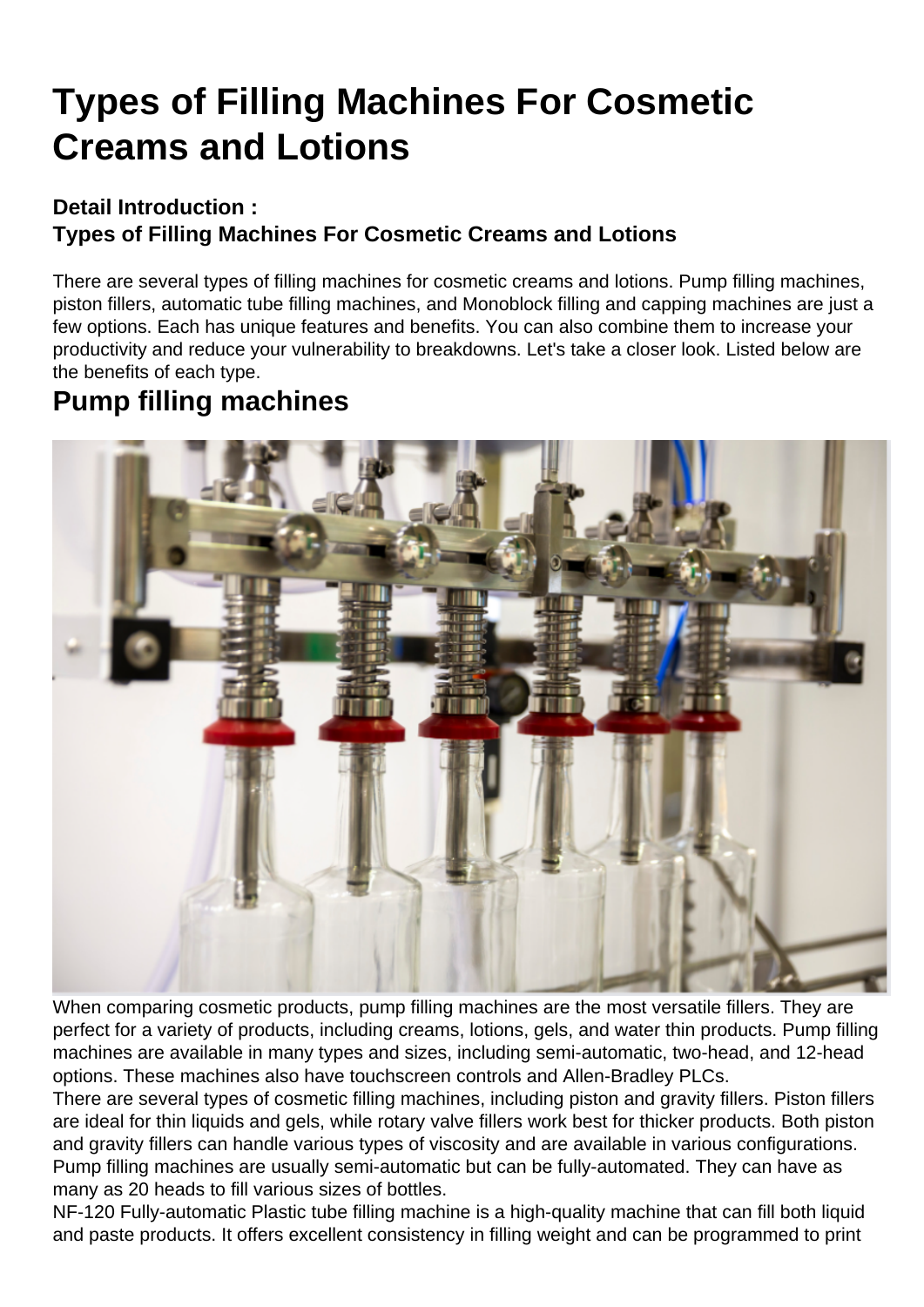one time. It is suitable for a variety of cosmetic products and daily chemical industries. It can automatically fill, seal, and stamp batch numbers, making it a flexible and highly versatile machine for your cosmetic business.

APACKS Single Head Positive Displacement Pump Filling Machine is a good entry-level pump filling machine. It can handle both thin and thick products, and has a simple, user-friendly design. It comes with multiple attachments, including an auto-injector and a filling wand. Further, it can be upgraded to 24 channels in the future. These machines can also be used in mobile chassis applications.

Tube filling machines can be used for a variety of products. They can fill cosmetic creams and lotions and even other types of packaging. They can be used for a variety of products, including toothpaste, lipstick, lotion, and shampoo. They are easy to use, and can be used to fill plastic or laminated tubes. The machine has an automatic batch no code function and can be programmed to print the date on the packaging. They also have a quantitative shutdown device, which is useful for a variety of applications.

### **Piston fillers**

The use of piston fillers in the cosmetics industry is a vital part of the packaging process. Cosmetic creams and lotions may be either liquid or thick, and filling equipment is required for this process. This equipment uses piston fillers and various types of heads to produce the desired product thickness. Piston fillers have several advantages over other types of fillers, including pump matching and multiple feed and discharge options.

When used in the manufacturing of cosmetic creams and lotions, piston fillers are ideal for filling tubes, bottles and jars. They can handle a variety of viscosities and provide accurate volumetric fill. They are often more appropriate for thick creams and lotions, but may also be more suited to thinner products. Additionally, piston fillers are versatile enough to work in different containers and products. One of the most important features of a piston filler is its ease of use. The ability to calibrate and configure a large filling solution requires a considerable amount of time and skill. Tabletop piston fillers offer an extremely simple setup process, which allows you to "Prime, Set, and Forget" it. The piston automatically locks into the correct fill volume and flow rate without the need for repeat calibration.

## **Automatic tube filling machines**

A tube filling machine works by placing tubes on a storage room that rotates with a turntable. These tubes are then placed at their corresponding positions. The machine has various parameters that need to be set to ensure the proper filling of the cosmetic cream or lotion. Moreover, automatic tube feeding and charging are possible with these machines. In this article, we will discuss the advantages of tube filling machines.

First of all, you need to determine the type of machine that you want to purchase. This is because tube filling machines differ in terms of how they operate. This machine is essentially made of many parts that are integrated and play specific roles. Each part is essential for the operation of the machine. The components are listed below. These parts can be grouped according to the type of operation that you're seeking from the machine.

Depending on the type of product you plan to create, you can choose a machine that is specifically designed for the type of packaging material you're using. Tube filling machines can fill both plastic and laminated tubes. They can also be used for thicker cosmetic creams and lotions. This type of machine can be configured to suit the type of packaging that you're looking for, such as jars or bottles.

One important aspect to consider when selecting a machine is the speed of the filling process. Typically, an automatic tube filling machine will fill between ten and twenty-two milliliter bottles per minute. It has high accuracy, and it's also easy to adjust the volume of the product. If you're looking for an automatic tube filling machine, choose a machine with four heads. A four-head machine will fill at a maximum speed of 2000-3000 bottles per hour.

NF-60/80 automatic tube filling machine features a fully automatic tube feeding system and one or two sealing heads. The machine's low power consumption, noise level, and accuracy make it an ideal